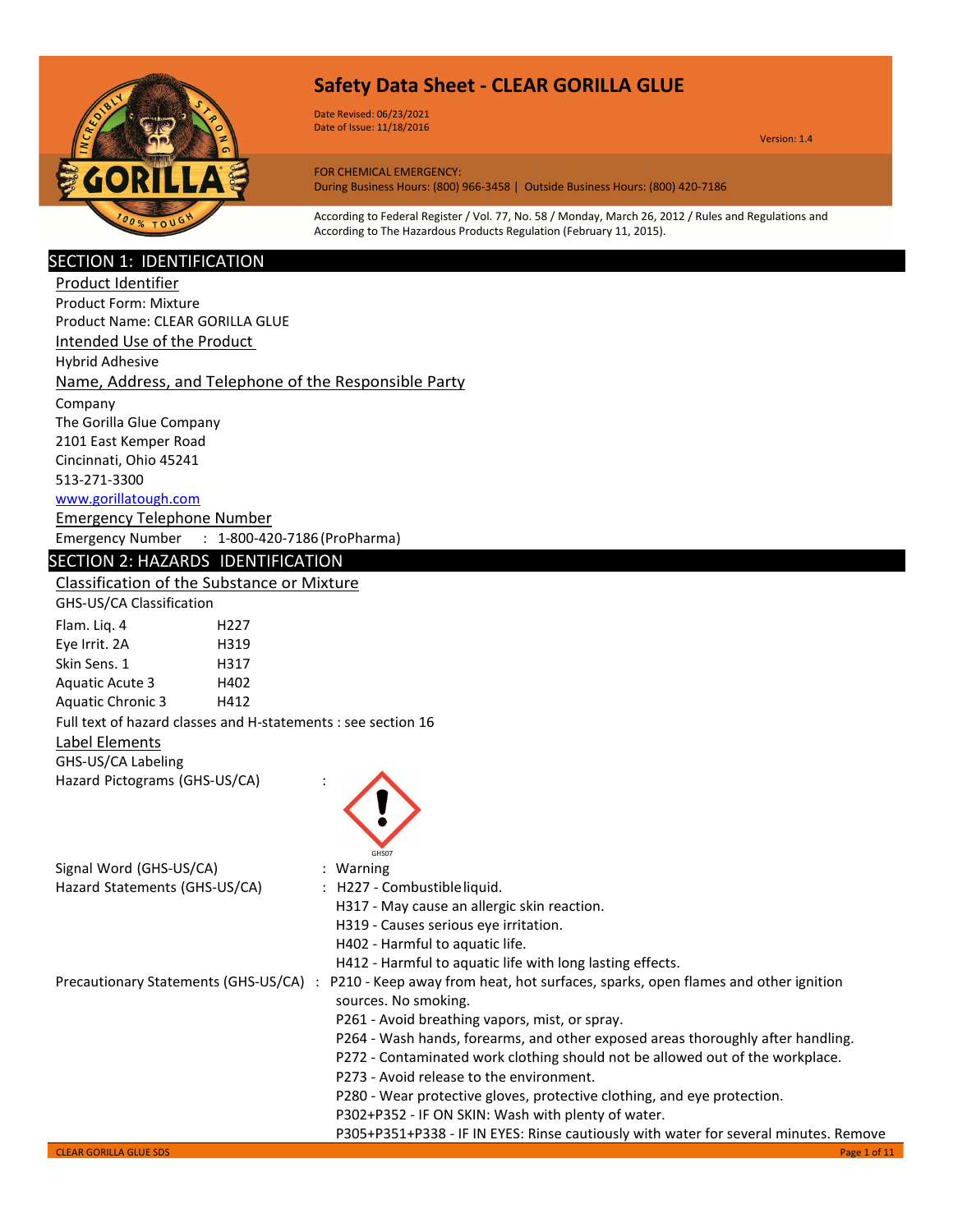

Date Revised: 06/23/2021 Date of Issue: 11/18/2016

Version: 1.4

FOR CHEMICAL EMERGENCY: During Business Hours: (800) 966-3458 | Outside Business Hours: (800) 420-7186

According to Federal Register / Vol. 77, No. 58 / Monday, March 26, 2012 / Rules and Regulations and According to The Hazardous Products Regulation (February 11, 2015).

contact lenses, if present and easy to do. Continue rinsing.

P321 - Specific treatment (see section 4 on this SDS).

P333+P313 - If skin irritation or rash occurs: Get medical advice/attention.

P337+P313 - If eye irritation persists: Get medical advice/attention.

P362+P364 - Take off contaminated clothing and wash it before reuse.

P370+P378 - In case of fire: Use appropriate media (see section 5) to extinguish.

P403 - Store in a well-ventilated place.

P501 - Dispose of contents/container in accordance with local, regional, national, territorial, provincial, and international regulations.

### Other Hazards

Exposure may aggravate pre-existing eye, skin, or respiratory conditions.

Unknown Acute Toxicity (GHS-US/CA)

No data available

### SECTION 3: COMPOSITION/INFORMATION ON INGREDIENTS

| Mixture                                       |                     |             |                                            |
|-----------------------------------------------|---------------------|-------------|--------------------------------------------|
| Name                                          | Product Identifier  | $%$ *       | <b>GHS Ingredient Classification</b>       |
| N-[3-(Trimethyoxysilyl)propyl]-1,2-           | (CAS No) 1760-24-3  | $1 - 3$     | Acute Tox. 4 (Inhalation:dust, mist), H332 |
| ethanediamine                                 |                     |             | Eye Dam. 1, H318                           |
|                                               |                     |             | Skin Sens. 1, H317                         |
| Silane, ethenyltrimethoxy-                    | (CAS No) 2768-02-7  | $\leq 1$    | Flam. Liq. 3, H226                         |
|                                               |                     |             | Acute Tox. 4 (Inhalation: vapor), H332     |
|                                               |                     |             | <b>STOT RE 2, H373</b>                     |
| $ Bis(1, 2, 2, 6, 6-pentamethyl-4-piperidy!)$ | (CAS No) 41556-26-7 | $\leq 1$    | Flam. Liq. 4, H227                         |
| sebacate                                      |                     |             | Skin Sens. 1, H317                         |
|                                               |                     |             | Aquatic Acute 1, H400                      |
|                                               |                     |             | Aquatic Chronic 1, H410                    |
| Decanedioic acid, methyl 1,2,2,6,6-           | (CAS No) 82919-37-7 | $\leq 1$    | Skin Sens. 1, H317                         |
| pentamethyl-4-piperidinyl ester               |                     |             | Aquatic Acute 1, H400                      |
|                                               |                     |             | Aquatic Chronic 1, H410                    |
| Isopropyl alcohol                             | (CAS No) 67-63-0    | ${}_{0.01}$ | Flam. Lig. 2, H225                         |
|                                               |                     |             | Eye Irrit. 2A, H319                        |
|                                               |                     |             | <b>STOT SE 3, H336</b>                     |

Full text of H-phrases: see section 16

\*Percentages are listed in weight by weight percentage (w/w%) for liquid and solid ingredients. Gas ingredients are listed in volume by volume percentage (v/v%).

The specific chemical identity and/or exact percentage of composition have been withheld as a trade secret within the meaning of the OSHA Hazard Communication Standard [29 CFR 1910.1200].

### SECTION 4: FIRST AID MEASURES

### Description of First Aid Measures

General: Never give anything by mouth to an unconscious person. If you feel unwell, seek medical advice (show the label where possible).

Inhalation: When symptoms occur: go into open air and ventilate suspected area. Obtain medical attention if breathing difficulty persists.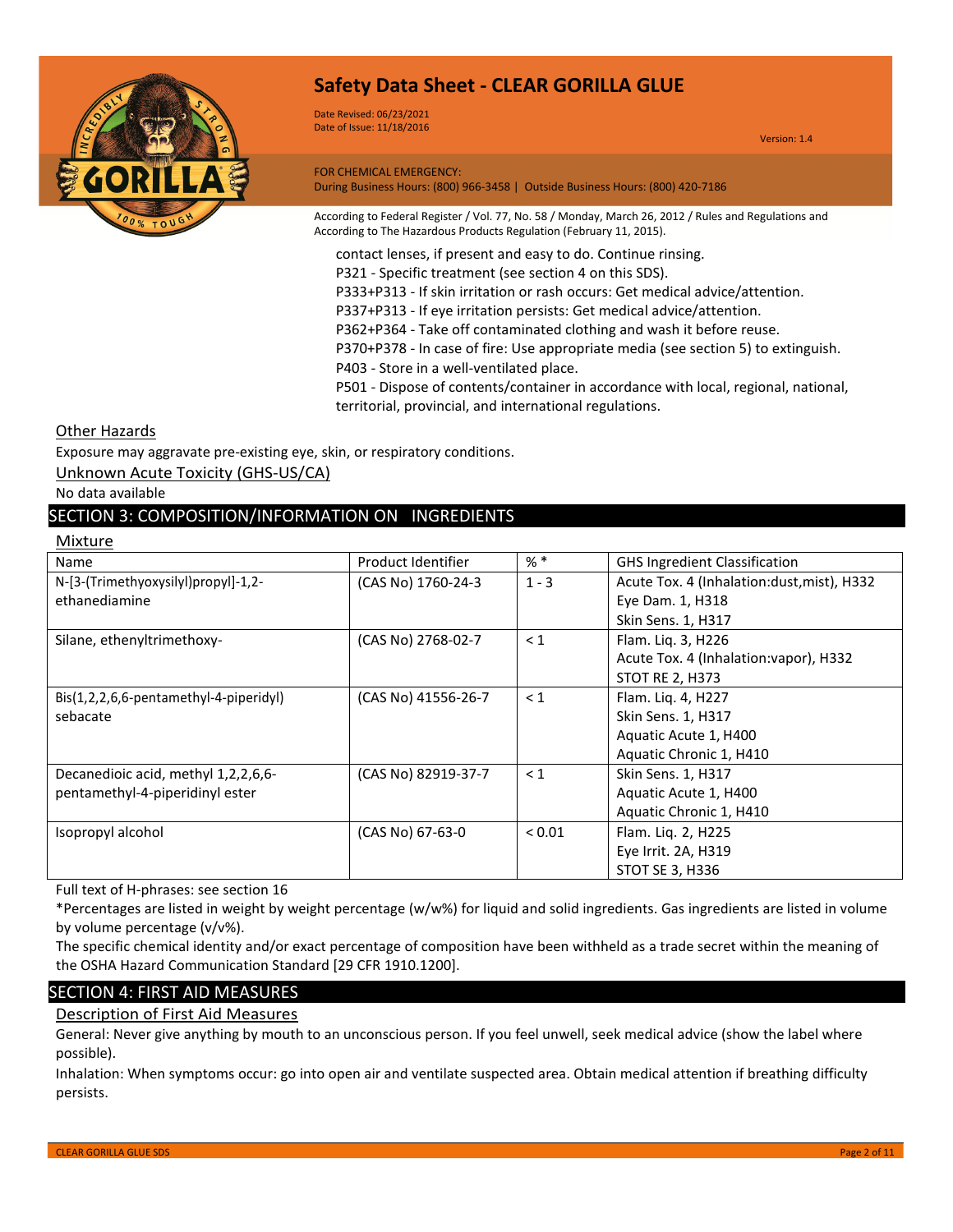

Date Revised: 06/23/2021 Date of Issue: 11/18/2016

Version: 1.4

FOR CHEMICAL EMERGENCY: During Business Hours: (800) 966-3458 | Outside Business Hours: (800) 420-7186

According to Federal Register / Vol. 77, No. 58 / Monday, March 26, 2012 / Rules and Regulations and According to The Hazardous Products Regulation (February 11, 2015).

Skin Contact: Remove contaminated clothing. Drench affected area with water for at least 15 minutes. Obtain medical attention if irritation develops or persists.

Eye Contact: Rinse cautiously with water for at least 15 minutes. Remove contact lenses, if present and easy to do. Continue rinsing. Obtain medical attention.

Ingestion: Rinse mouth. Do NOT induce vomiting. Obtain medical attention.

Most Important Symptoms and Effects Both Acute and Delayed

General: Causes serious eye irritation. Skin sensitization.

Inhalation: Prolonged exposure may cause irritation.

Skin Contact: May cause an allergic skin reaction.

Eye Contact: Contact causes severe irritation with redness and swelling of the conjunctiva.

Ingestion: Ingestion may cause adverse effects.

Chronic Symptoms: None known.

Indication of Any Immediate Medical Attention and Special Treatment Needed

If exposed or concerned, get medical advice and attention. If medical advice is needed, have product container or label at hand.

### SECTION 5: FIRE-FIGHTING MEASURES

#### Extinguishing Media

Suitable Extinguishing Media: Dry chemical powder, alcohol-resistant foam, carbon dioxide (CO2). Water may be ineffective but water should be used to keep fire-exposed container cool.

Unsuitable Extinguishing Media: Do not use a heavy water stream. A heavy water stream may spread burning liquid. Application of water stream to hot product may cause frothing and increase fire intensity.

Special Hazards Arising from the Substance or Mixture

Fire Hazard: Combustible liquid.

Explosion Hazard: May form flammable or explosive vapor-air mixture.

Reactivity: Reacts violently with strong oxidizers. Increased risk of fire or explosion. Reacts with water liberating methanol.

#### Advice for Firefighters

Precautionary Measures Fire: Exercise caution when fighting any chemical fire.

Firefighting Instructions: Use water spray or fog for cooling exposed containers. Do not get water inside containers. Do not apply water stream directly at source of leak. In case of major fire and large quantities: Evacuate area. Fight fire remotely due to the risk of explosion.

Protection During Firefighting: Do not enter fire area without proper protective equipment, including respiratory protection. Hazardous Combustion Products: Thermal decomposition generates: Carbon oxides (CO, CO2). Silicon oxides. Hydrogen.

Formaldehyde. Formaldehyde is a potential carcinogen and can act as a potential skin and respiratory sensitizer. Formaldehyde can also cause respiratory and eye irritation.

Other Information: Do not allow run-off from fire fighting to enter drains or water courses. Exposure to fire may cause containers to rupture/explode.

Reference to Other Sections

Refer to Section 9 for flammability properties.

### SECTION 6: ACCIDENTAL RELEASE MEASURES

### Personal Precautions, Protective Equipment and Emergency Procedures

General Measures: Avoid breathing (vapor, mist, spray). Do not get in eyes, on skin, or on clothing. Keep away from heat, hot surfaces, sparks, open flames, and other ignition sources. No smoking. Use special care to avoid static electric charges.

#### For Non-Emergency Personnel

Protective Equipment: Use appropriate personal protection equipment (PPE).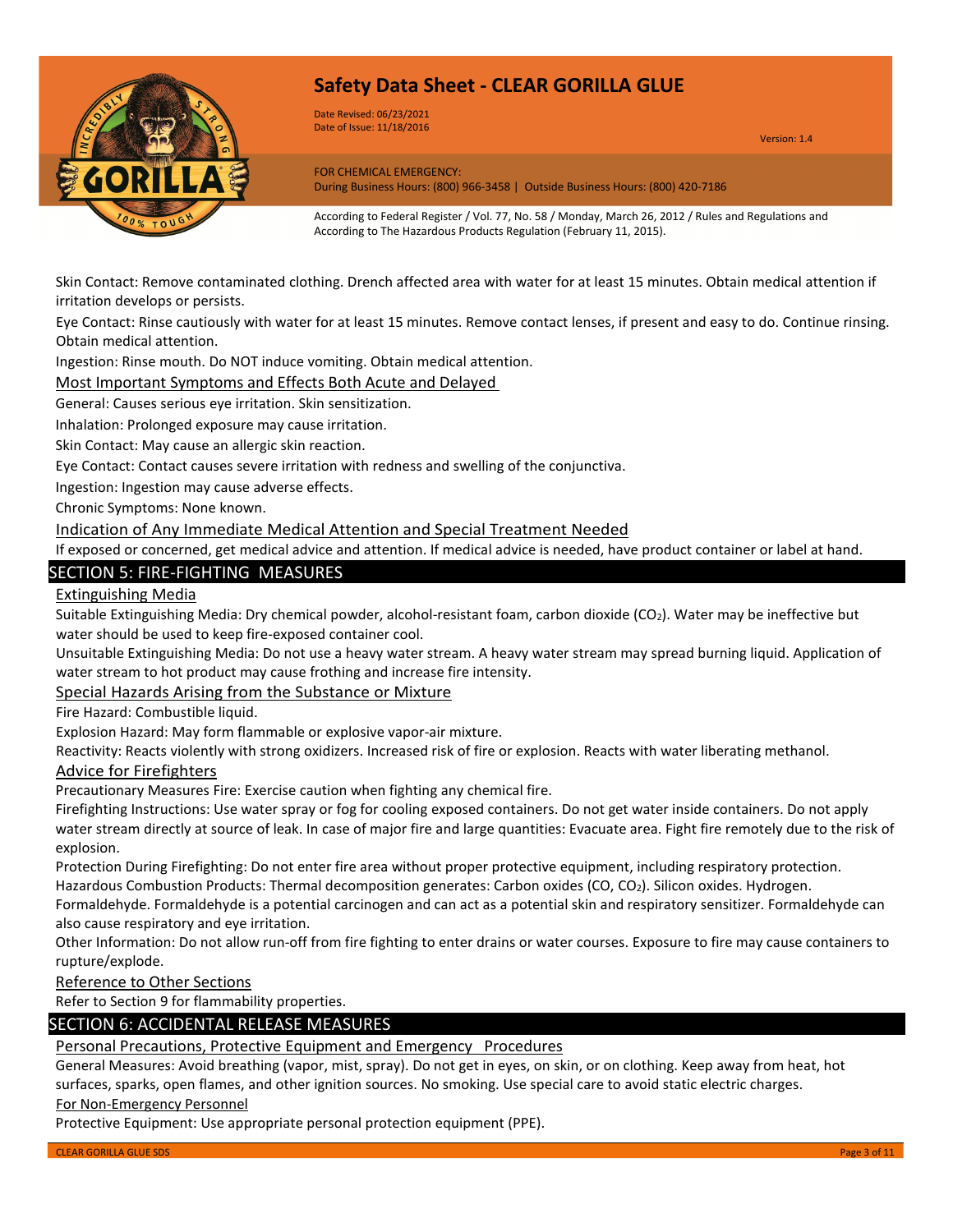

Date Revised: 06/23/2021 Date of Issue: 11/18/2016

Version: 1.4

FOR CHEMICAL EMERGENCY: During Business Hours: (800) 966-3458 | Outside Business Hours: (800) 420-7186

According to Federal Register / Vol. 77, No. 58 / Monday, March 26, 2012 / Rules and Regulations and According to The Hazardous Products Regulation (February 11, 2015).

Emergency Procedures: Evacuate unnecessary personnel. Stop leak if safe to do so.

For Emergency Personnel

Protective Equipment: Equip cleanup crew with proper protection.

Emergency Procedures: Ventilate area. Eliminate ignition sources. Upon arrival at the scene, a first responder is expected to recognize the presence of dangerous goods, protect oneself and the public, secure the area, and call for the assistance of trained personnel as soon as conditions permit.

### Environmental Precautions

Prevent entry to sewers and public waters. Avoid release to the environment.

Methods and Materials for Containment and Cleaning Up

For Containment: Contain any spills with dikes or absorbents to prevent migration and entry into sewers or streams. As an immediate precautionary measure, isolate spill or leak area in all directions.

Methods for Cleaning Up: Clean up spills immediately and dispose of waste safely. Absorb and/or contain spill with inert material. Do not take up in combustible material such as: saw dust or cellulosic material. Transfer spilled material to a suitable container for disposal. Use only non-sparking tools. Contact competent authorities after a spill.

Reference to Other Sections

See Section 8 for exposure controls and personal protection and Section 13 for disposal considerations.

### SECTION 7: HANDLING AND STORAGE

Precautions for Safe Handling

Additional Hazards When Processed: Handle empty containers with care because residual vapors are flammable. Reacts with water liberating methanol.

Precautions for Safe Handling: Wash hands and other exposed areas with mild soap and water before eating, drinking or smoking and when leaving work. Avoid breathing vapors, mist, and spray. Avoid contact with skin, eyes and clothing. Take precautionary measures against static discharge. Use only non-sparking tools.

Hygiene Measures: Handle in accordance with good industrial hygiene and safety procedures.

Conditions for Safe Storage, Including Any Incompatibilities

Technical Measures: Comply with applicable regulations. Take action to prevent static discharges. Ground and bond container and receiving equipment. Use explosion-proof electrical, ventilating, and lighting equipment.

Storage Conditions: Store in a dry, cool and well-ventilated place. Keep/Store away from direct sunlight, extremely high or low temperatures and incompatible materials. Store in a well-ventilated place. Keep container tightly closed. Keep in fireproof place. Incompatible Materials: Strong acids, strong bases, strong oxidizers. Peroxides. Metal Catalysts. Polymerization catalysts. Alkalis. Specific End Use(s)

Hybrid Adhesive

### SECTION 8: EXPOSURE CONTROLS/PERSONAL PROTECTION

### Control Parameters

For substances listed in section 3 that are not listed here, there are no established Exposure limits from the manufacturer, supplier, importer, or the appropriate advisory agency including: ACGIH (TLV), AIHA (WEEL), NIOSH (REL), OSHA (PEL), Canadian provincial governments, or the Mexican government.

| Silane, ethenyltrimethoxy- (2768-02-7) |                               |                     |
|----------------------------------------|-------------------------------|---------------------|
| Ontario                                | OEL STEL (mg/m <sup>3</sup> ) | $60 \text{ mg/m}^3$ |
| Ontario                                | OEL STEL (ppm)                | 10 ppm              |
| Isopropyl alcohol (67-63-0)            |                               |                     |
| Mexico                                 | OEL TWA $(mg/m3)$             | 980 mg/m $3$        |
| Mexico                                 | OEL TWA (ppm)                 | 400 ppm             |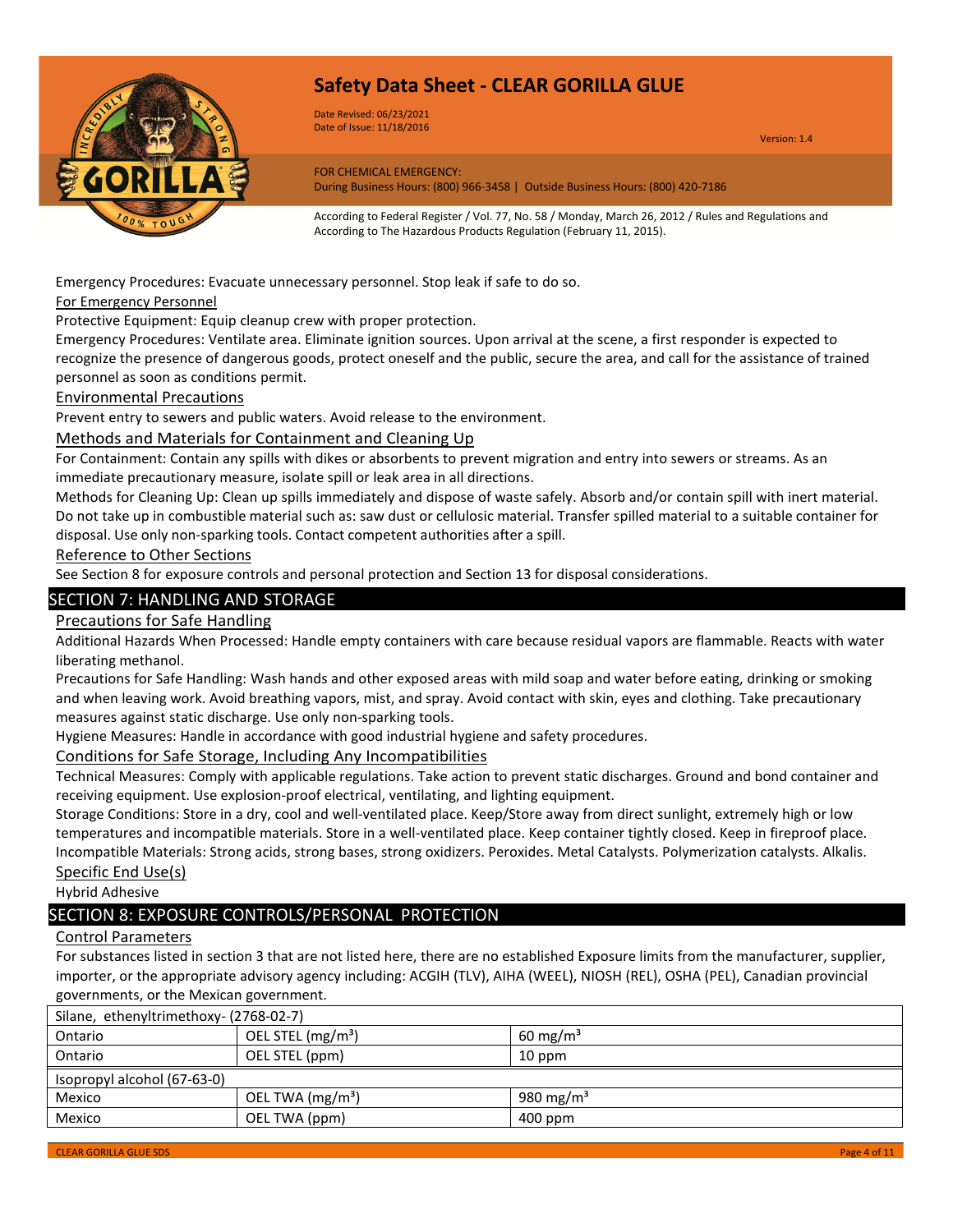

Date Revised: 06/23/2021 Date of Issue: 11/18/2016

Version: 1.4

FOR CHEMICAL EMERGENCY:

During Business Hours: (800) 966-3458 | Outside Business Hours: (800) 420-7186

According to Federal Register / Vol. 77, No. 58 / Monday, March 26, 2012 / Rules and Regulations and According to The Hazardous Products Regulation (February 11, 2015).

| Mexico                  | OEL STEL (mg/m <sup>3</sup> )            | 1225 mg/m <sup>3</sup>                                  |
|-------------------------|------------------------------------------|---------------------------------------------------------|
| Mexico                  | OEL STEL (ppm)                           | 500 ppm                                                 |
| <b>USA ACGIH</b>        | ACGIH TWA (ppm)                          | 200 ppm                                                 |
| <b>USA ACGIH</b>        | ACGIH STEL (ppm)                         | 400 ppm                                                 |
| <b>USA ACGIH</b>        | <b>ACGIH chemical category</b>           | Not Classifiable as a Human Carcinogen                  |
| <b>USA ACGIH</b>        | <b>Biological Exposure Indices (BEI)</b> | 40 mg/l (Medium: urine - Time: end of shift at end of   |
|                         |                                          | workweek - Parameter: Acetone (background, nonspecific) |
| USA OSHA                | OSHA PEL (TWA) (mg/m <sup>3</sup> )      | 980 mg/m $3$                                            |
| <b>USA OSHA</b>         | OSHA PEL (TWA) (ppm)                     | 400 ppm                                                 |
| <b>USA NIOSH</b>        | NIOSH REL (TWA) (mg/m <sup>3</sup> )     | 980 mg/m $3$                                            |
| <b>USA NIOSH</b>        | NIOSH REL (TWA) (ppm)                    | 400 ppm                                                 |
| <b>USA NIOSH</b>        | NIOSH REL (STEL) (mg/m <sup>3</sup> )    | 1225 mg/m <sup>3</sup>                                  |
| <b>USA NIOSH</b>        | NIOSH REL (STEL) (ppm)                   | 500 ppm                                                 |
| USA IDLH                | US IDLH (ppm)                            | 2000 ppm (10% LEL)                                      |
| Alberta                 | OEL STEL (mg/m <sup>3</sup> )            | 984 mg/m <sup>3</sup>                                   |
| Alberta                 | OEL STEL (ppm)                           | 400 ppm                                                 |
| Alberta                 | OEL TWA (mg/m <sup>3</sup> )             | 492 mg/m <sup>3</sup>                                   |
| Alberta                 | OEL TWA (ppm)                            | 200 ppm                                                 |
| <b>British Columbia</b> | OEL STEL (ppm)                           | 400 ppm                                                 |
| <b>British Columbia</b> | OEL TWA (ppm)                            | 200 ppm                                                 |
| Manitoba                | OEL STEL (ppm)                           | 400 ppm                                                 |
| Manitoba                | OEL TWA (ppm)                            | 200 ppm                                                 |
| <b>New Brunswick</b>    | OEL STEL (mg/m <sup>3</sup> )            | 1230 mg/m <sup>3</sup>                                  |
| <b>New Brunswick</b>    | OEL STEL (ppm)                           | 500 ppm                                                 |
| <b>New Brunswick</b>    | OEL TWA (mg/m <sup>3</sup> )             | $\frac{1}{983}$ mg/m <sup>3</sup>                       |
| New Brunswick           | OEL TWA (ppm)                            | 400 ppm                                                 |
| Newfoundland & Labrador | OEL STEL (ppm)                           | 400 ppm                                                 |
| Newfoundland & Labrador | OEL TWA (ppm)                            | 200 ppm                                                 |
| Nova Scotia             | OEL STEL (ppm)                           | 400 ppm                                                 |
| Nova Scotia             | OEL TWA (ppm)                            | 200 ppm                                                 |
| Nunavut                 | OEL STEL (mg/m <sup>3</sup> )            | 1228 mg/m <sup>3</sup>                                  |
| Nunavut                 | OEL STEL (ppm)                           | 500 ppm                                                 |
| Nunavut                 | OEL TWA (mg/m <sup>3</sup> )             | 983 mg/m <sup>3</sup>                                   |
| Nunavut                 | OEL TWA (ppm)                            | 400 ppm                                                 |
| Northwest Territories   | OEL STEL (ppm)                           | 400 ppm                                                 |
| Northwest Territories   | OEL TWA (ppm)                            | 200 ppm                                                 |
| Ontario                 | OEL STEL (ppm)                           | 400 ppm                                                 |
| Ontario                 | OEL TWA (ppm)                            | 200 ppm                                                 |
| Prince Edward Island    | OEL STEL (ppm)                           | 400 ppm                                                 |
| Prince Edward Island    | OEL TWA (ppm)                            | 200 ppm                                                 |
| Québec                  | VECD ( $mg/m3$ )                         | 1230 mg/m <sup>3</sup>                                  |
| Québec                  | VECD (ppm)                               | 500 ppm                                                 |
| Québec                  | VEMP ( $mg/m3$ )                         | 985 mg/m <sup>3</sup>                                   |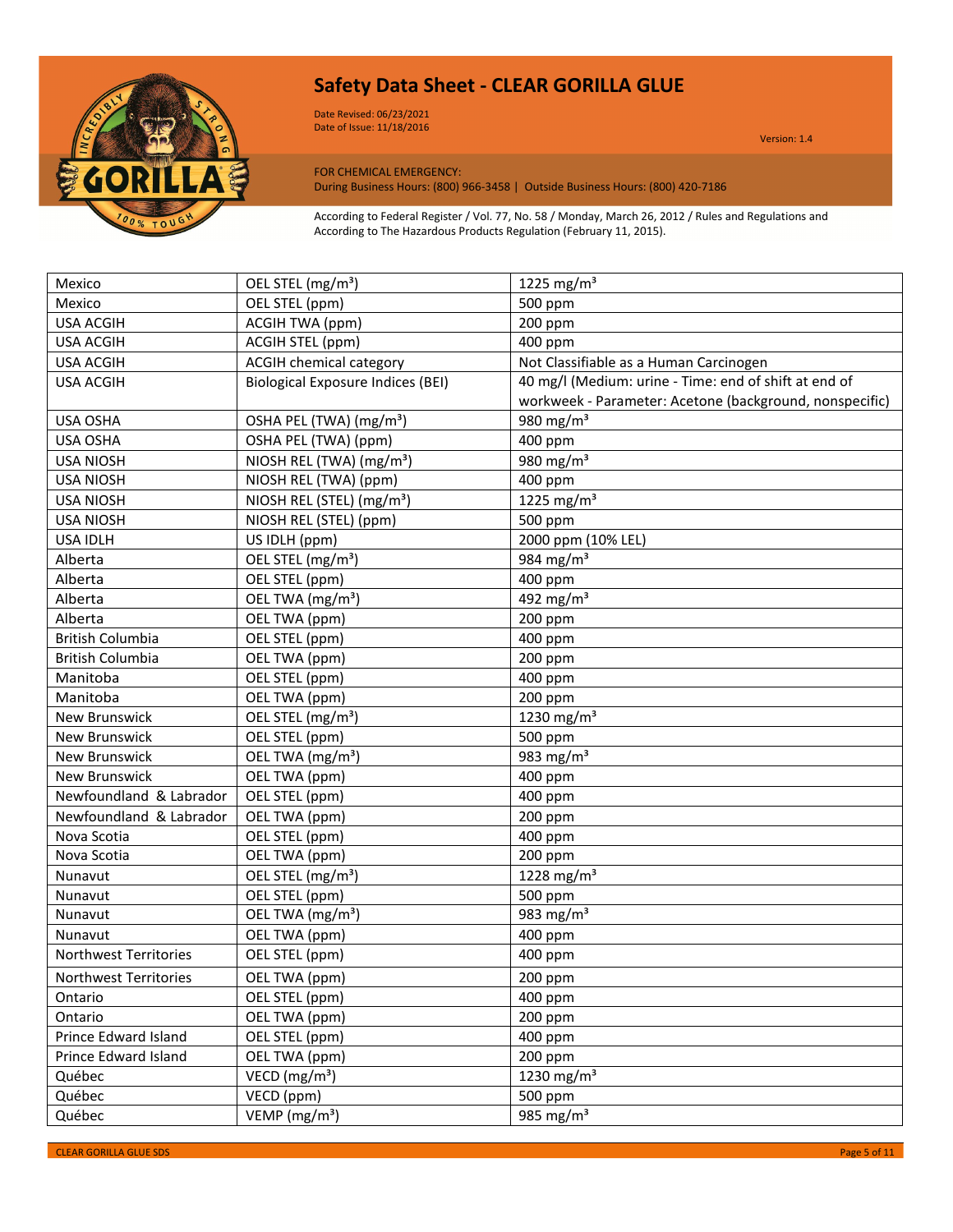

Date Revised: 06/23/2021 Date of Issue: 11/18/2016

Version: 1.4

FOR CHEMICAL EMERGENCY: During Business Hours: (800) 966-3458 | Outside Business Hours: (800) 420-7186

According to Federal Register / Vol. 77, No. 58 / Monday, March 26, 2012 / Rules and Regulations and According to The Hazardous Products Regulation (February 11, 2015).

| Québec       | VEMP (ppm)                    | 400 ppm                |
|--------------|-------------------------------|------------------------|
| Saskatchewan | OEL STEL (ppm)                | 400 ppm                |
| Saskatchewan | OEL TWA (ppm)                 | $200$ ppm              |
| Yukon        | OEL STEL (mg/m <sup>3</sup> ) | 1225 mg/m <sup>3</sup> |
| Yukon        | OEL STEL (ppm)                | 500 ppm                |
| Yukon        | OEL TWA (mg/m <sup>3</sup> )  | 980 mg/m <sup>3</sup>  |
| Yukon        | OEL TWA (ppm)                 | $400$ ppm              |

### Exposure Controls

Appropriate Engineering Controls: Emergency eye wash fountains and safety showers should be available in the immediate vicinity of any potential exposure. Ensure adequate ventilation, especially in confined areas. Gas detectors should be used when flammable gases or vapors may be released. Proper grounding procedures to avoid static electricity should be followed. Use explosion-proof equipment. Ensure all national/local regulations are observed.

Materials for Protective Clothing: Gloves. Protective clothing. Protective goggles. Insufficient ventilation: wear respiratory protection.



Materials for Protective Clothing: Chemically resistant materials and fabrics. Wear fire/flame resistant/retardant clothing. Hand Protection: Wear protective gloves.

Eye Protection: Chemical safety goggles.

Skin and Body Protection: Wear suitable protective clothing.

Respiratory Protection: If exposure limits are exceeded or irritation is experienced, approved respiratory protection should be worn. In case of inadequate ventilation, oxygen deficient atmosphere, or where exposure levels are not known wear approved respiratory protection.

Environmental Exposure Controls: Avoid release to the environment.

Other Information: When using, do not eat, drink or smoke

### SECTION 9: PHYSICAL AND CHEMICAL PROPERTIES

Information on Basic Physical and Chemical Properties

| <b>Physical State</b>     |   | Liguid                      |
|---------------------------|---|-----------------------------|
| Appearance                |   | Clear/Colorless             |
| Odor                      |   | Slight Chemical Smell       |
| Odor Threshold            | ٠ | Not available               |
| рH                        |   | Not available               |
| <b>Evaporation Rate</b>   |   | Not available               |
| <b>Melting Point</b>      |   | Not available               |
| <b>Freezing Point</b>     |   | Not available               |
| <b>Boiling Point</b>      |   | Not available               |
| <b>Flash Point</b>        |   | 85 °C (185 °F) (Closed Cup) |
| Auto-ignition Temperature | ٠ | Not available               |
| Decomposition Temperature | ٠ | Not available               |
| Flammability (solid, gas) |   | Not available               |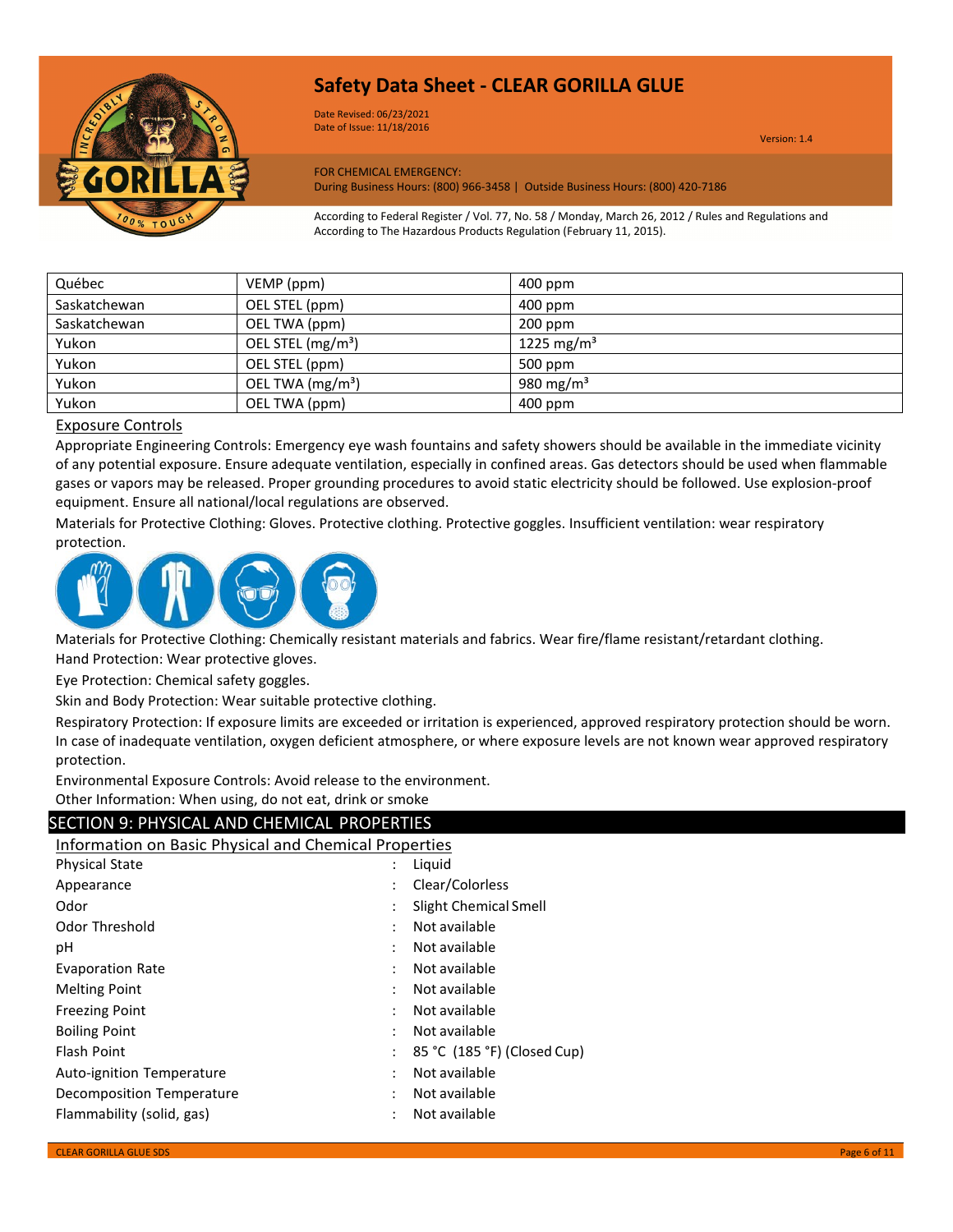

Date Revised: 06/23/2021 Date of Issue: 11/18/2016

Version: 1.4

FOR CHEMICAL EMERGENCY: During Business Hours: (800) 966-3458 | Outside Business Hours: (800) 420-7186

According to Federal Register / Vol. 77, No. 58 / Monday, March 26, 2012 / Rules and Regulations and According to The Hazardous Products Regulation (February 11, 2015).

| Lower Flammable Limit                  |   | Not available   |
|----------------------------------------|---|-----------------|
| Upper Flammable Limit                  |   | Not available   |
| Vapor Pressure                         |   | Not available   |
| Relative Vapor Density at 20°C         |   | Not available   |
| <b>Relative Density</b>                | ÷ | Not available   |
| Specific Gravity                       |   | 1.099           |
| Solubility                             |   | Not available   |
| Partition Coefficient: N-Octanol/Water |   | Not available   |
| Viscosity                              |   | 6000 - 10000 cP |

### SECTION 10: STABILITY AND REACTIVITY

Reactivity: Reacts violently with strong oxidizers. Increased risk of fire or explosion. Reacts with water liberating methanol.

Chemical Stability: Combustible liquid. May form flammable or explosive vapor-airmixture.

Possibility of Hazardous Reactions: Hazardous polymerization will notoccur.

Conditions to Avoid: Direct sunlight, extremely high or low temperatures, heat, hot surfaces, sparks, open flames, incompatible materials, and other ignition sources.

Incompatible Materials: Strong acids, strong bases, strong oxidizers. Peroxides. Metal Catalysts. Polymerization catalysts. Alkalis. Hazardous Decomposition Products: Under normal conditions of storage and use, hazardous decomposition products should not be produced.

### SECTION 11: TOXICOLOGICAL INFORMATION

Information on Toxicological Effects - Product Acute Toxicity (Oral): Not classified Acute Toxicity (Dermal): Not classified Acute Toxicity (Inhalation): Not classified LD50 and LC50 Data: Not available Skin Corrosion/Irritation: Not classified Eye Damage/Irritation: Causes serious eye irritation. Respiratory or Skin Sensitization: May cause an allergic skin reaction. Germ Cell Mutagenicity: Not classified Carcinogenicity: Not classified Specific Target Organ Toxicity (Repeated Exposure): Not classified Reproductive Toxicity: Not classified Specific Target Organ Toxicity (Single Exposure): Not classified Aspiration Hazard: Not classified Symptoms/Injuries After Inhalation: Prolonged exposure may cause irritation. Symptoms/Injuries After Skin Contact: May cause an allergic skin reaction. Symptoms/Injuries After Eye Contact: Contact causes severe irritation with redness and swelling of the conjunctiva. Symptoms/Injuries After Ingestion: Ingestion may cause adverse effects. Chronic Symptoms: None known. Information on Toxicological Effects - Ingredient(s) LD50 and LC50 Data: Silane, ethenyltrimethoxy- (2768-02-7) LD50 Oral Rat 7340 µl/kg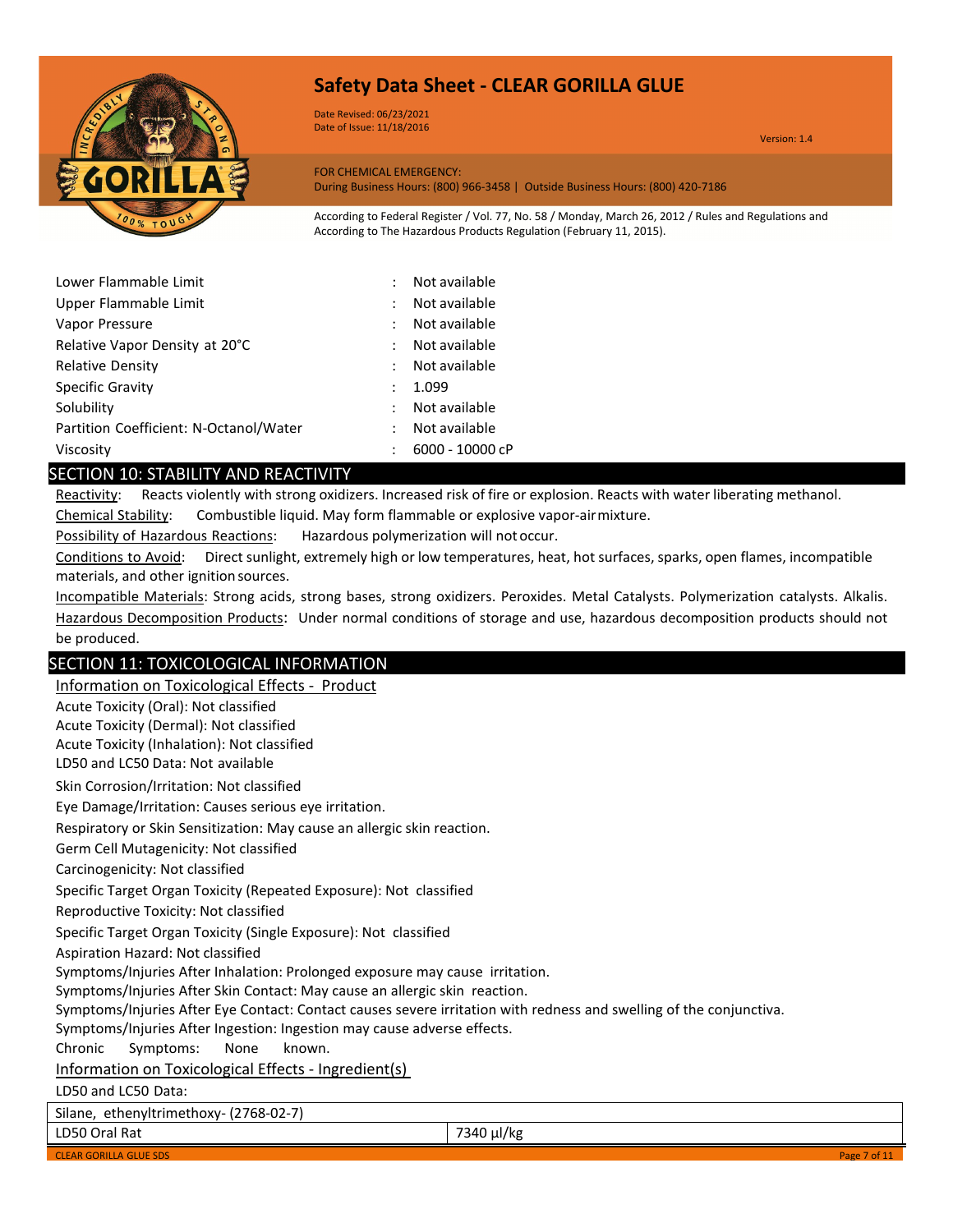

Date Revised: 06/23/2021 Date of Issue: 11/18/2016

Version: 1.4

FOR CHEMICAL EMERGENCY: During Business Hours: (800) 966-3458 | Outside Business Hours: (800) 420-7186

According to Federal Register / Vol. 77, No. 58 / Monday, March 26, 2012 / Rules and Regulations and According to The Hazardous Products Regulation (February 11, 2015).

| <b>LC50 Inhalation Rat</b>                                   | 11 mg/l/4h                        |
|--------------------------------------------------------------|-----------------------------------|
| N-[3-(Trimethyoxysilyl)propyl]-1,2-ethanediamine (1760-24-3) |                                   |
| LD50 Oral Rat                                                | 7460 µl/kg                        |
| <b>LC50 Inhalation Rat</b>                                   | $1.49 - 2.44$ mg/l/4h             |
| Isopropyl alcohol (67-63-0)                                  |                                   |
| LD50 Oral Rat                                                | 4710 mg/kg                        |
| <b>LD50 Dermal Rabbit</b>                                    | 4059 mg/kg                        |
| <b>LC50 Inhalation Rat</b>                                   | 72.6 mg/l/4h (Exposure time: 4 h) |
| <b>LC50 Inhalation Rat</b>                                   | 72.5 mg/l/4h                      |
| Bis(1,2,2,6,6-pentamethyl-4-piperidyl) sebacate (41556-26-7) |                                   |
| LD50 Oral Rat                                                | 2615 mg/kg                        |
| Isopropyl alcohol (67-63-0)                                  |                                   |
| <b>IARC Group</b>                                            | 3                                 |
| SECTION 12: ECOLOGICAL INFORMATION                           |                                   |

**Toxicity** 

Ecology - General: Harmful to aquatic life. Harmful to aquatic life with long lasting effects.

Persistence and Degradability

| <b>CLEAR GORILLA GLUE</b>                                    |                                                         |
|--------------------------------------------------------------|---------------------------------------------------------|
| Persistence and Degradability                                | May cause long-term adverse effects in the environment. |
| Bioaccumulative Potential                                    |                                                         |
| <b>CLEAR GORILLA GLUE</b>                                    |                                                         |
| Bioaccumulative Potential                                    | Not established.                                        |
| Isopropyl alcohol (67-63-0)                                  |                                                         |
| Log Pow                                                      | 0.05 (at 25 $°C$ )                                      |
| Bis(1,2,2,6,6-pentamethyl-4-piperidyl) sebacate (41556-26-7) |                                                         |
| Log Pow                                                      | $0.37$ (at 25 °C)                                       |
| Mobility in Soil<br>Not available                            |                                                         |

Other Adverse Effects

Other Information: Avoid release to the environment.

### SECTION 13: DISPOSAL CONSIDERATIONS

Waste Disposal Recommendations: Dispose of contents/container in accordance with local, regional, national, territorial, provincial, and international regulations

Additional Information: Handle empty containers with care because residual vapors are flammable.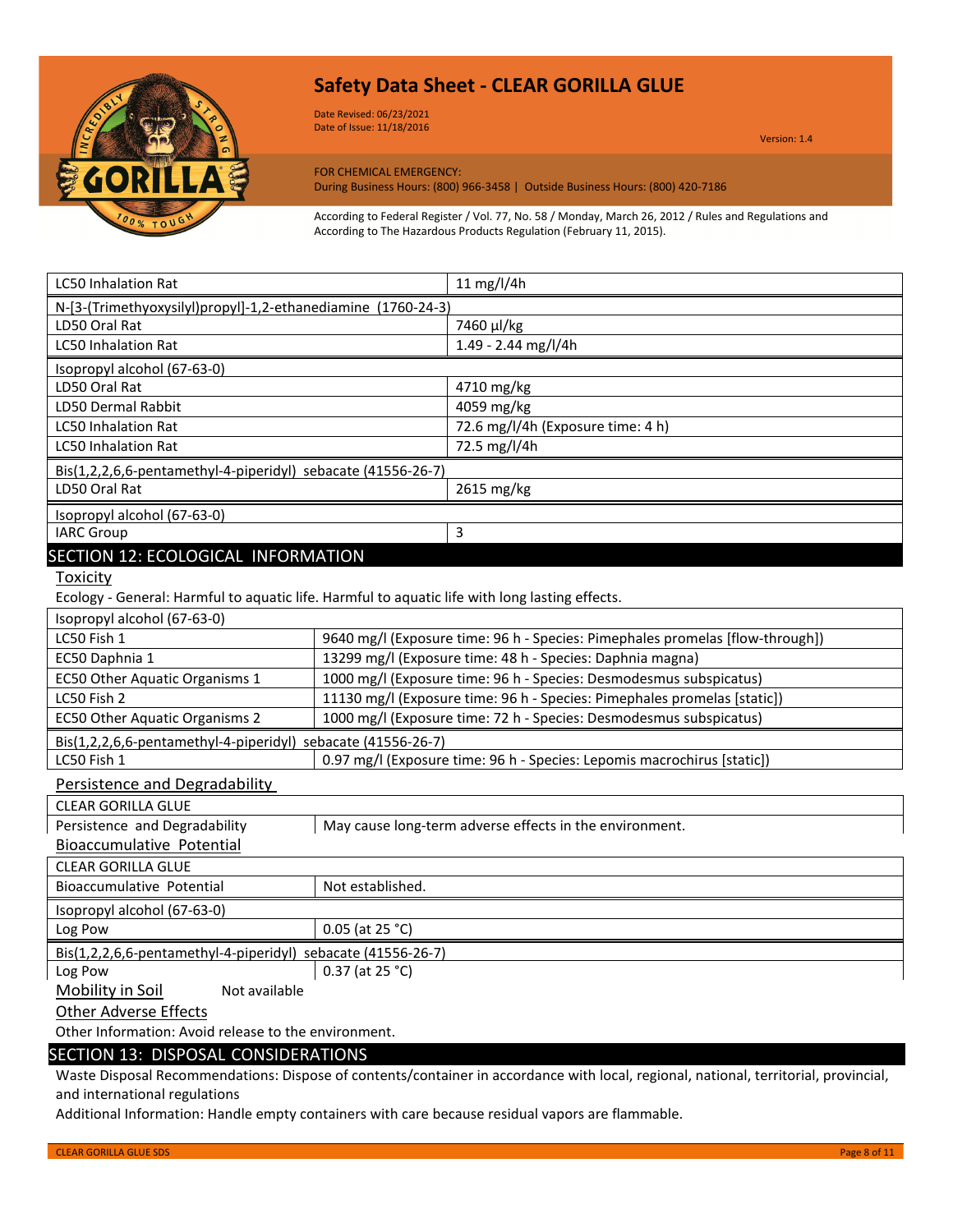

Date Revised: 06/23/2021 Date of Issue: 11/18/2016

Version: 1.4

FOR CHEMICAL EMERGENCY: During Business Hours: (800) 966-3458 | Outside Business Hours: (800) 420-7186

According to Federal Register / Vol. 77, No. 58 / Monday, March 26, 2012 / Rules and Regulations and According to The Hazardous Products Regulation (February 11, 2015).

Ecology - Waste Materials: Avoid release to the environment. This material is hazardous to the aquatic environment. Keep out of sewers and waterways.

### SECTION 14: TRANSPORT INFORMATION

The shipping description(s) stated herein were prepared in accordance with certain assumptions at the time the SDS was authored, and can vary based on a number of variables that may or may not have been known at the time the SDS was issued.

In Accordance with DOT Not regulated for transport

In Accordance with IMDG Not regulated for transport

In Accordance with IATA Not regulated for transport

In Accordance with TDG Not regulated for transport

### SECTION 15: REGULATORY INFORMATION

US Federal Regulations

| <b>CLEAR GORILLA GLUE</b>                                                                                               |                                                                       |  |
|-------------------------------------------------------------------------------------------------------------------------|-----------------------------------------------------------------------|--|
| SARA Section 311/312 Hazard Classes                                                                                     | Fire hazard                                                           |  |
|                                                                                                                         | Immediate (acute) health hazard                                       |  |
| Silane, ethenyltrimethoxy- (2768-02-7)                                                                                  |                                                                       |  |
| Listed on the United States TSCA (Toxic Substances Control Act) inventory                                               |                                                                       |  |
| N-[3-(Trimethyoxysilyl)propyl]-1,2-ethanediamine (1760-24-3)                                                            |                                                                       |  |
| Listed on the United States TSCA (Toxic Substances Control Act) inventory                                               |                                                                       |  |
| Isopropyl alcohol (67-63-0)                                                                                             |                                                                       |  |
| Listed on the United States TSCA (Toxic Substances Control Act) inventory                                               |                                                                       |  |
| Subject to reporting requirements of United States SARA Section 313                                                     |                                                                       |  |
| <b>EPA TSCA Regulatory Flag</b>                                                                                         | T - T - indicates a substance that is the subject of a Section 4 test |  |
| rule under TSCA                                                                                                         |                                                                       |  |
| 1.0 % (only if manufactured by the strong acid process, no supplier<br>SARA Section 313 - Emission Reporting            |                                                                       |  |
| notification)                                                                                                           |                                                                       |  |
| Bis(1,2,2,6,6-pentamethyl-4-piperidyl) sebacate (41556-26-7)                                                            |                                                                       |  |
| Listed on the United States TSCA (Toxic Substances Control Act) inventory                                               |                                                                       |  |
| Decanedioic acid, methyl 1,2,2,6,6-pentamethyl-4-piperidinyl ester (82919-37-7)                                         |                                                                       |  |
| Listed on the United States TSCA (Toxic Substances Control Act) inventory                                               |                                                                       |  |
| HAPS (Hazardous Air Pollutants):                                                                                        |                                                                       |  |
| Chemical<br>CAS No.                                                                                                     | Upper limit wt. %                                                     |  |
| Methanol (may be released during cure)<br>67-56-1                                                                       | $= 0.5$                                                               |  |
| US State Regulations                                                                                                    |                                                                       |  |
| Isopropyl alcohol (67-63-0); Methanol (67-56-1)                                                                         |                                                                       |  |
| U.S. - Massachusetts - Right to Know List                                                                               |                                                                       |  |
| U.S. - New Jersey - Right to Know Hazardous Substance List                                                              |                                                                       |  |
| U.S. - Pennsylvania - RTK (Right to Know) - Environmental Hazard List<br>U.S. - Pennsylvania - RTK (Right to Know) List |                                                                       |  |
|                                                                                                                         |                                                                       |  |

California Propositon 65

WARNING: This product can expose you to Methanol, which is known to the State of California to cause birth defects or other reproductive harm. For more information, go to[: www.P65Warnings.ca.gov](http://www.p65warnings.ca.gov/)

CLEAR GORILLA GLUE SDS Page 9 of 11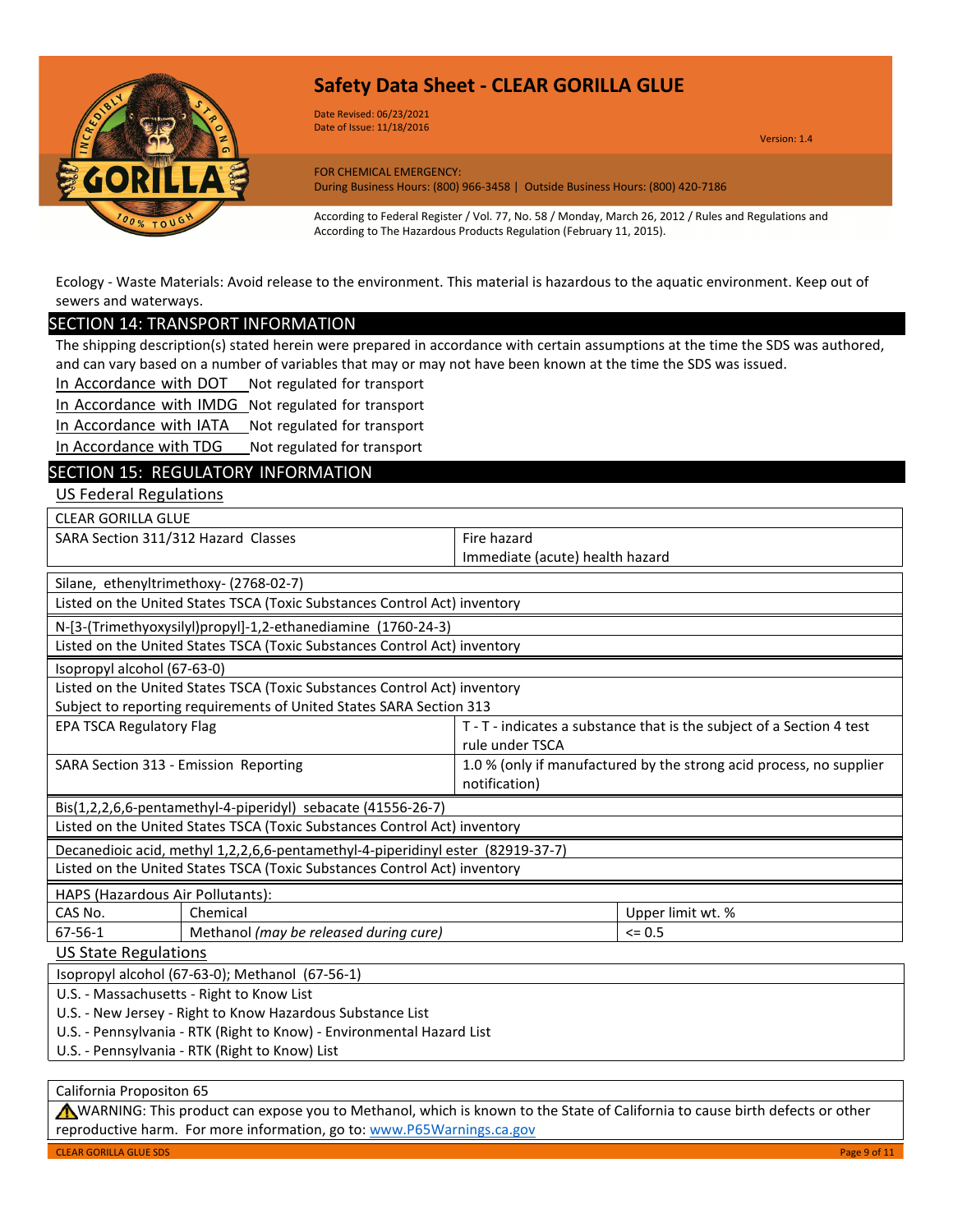

Date Revised: 06/23/2021 Date of Issue: 11/18/2016

Version: 1.4

FOR CHEMICAL EMERGENCY: During Business Hours: (800) 966-3458 | Outside Business Hours: (800) 420-7186

According to Federal Register / Vol. 77, No. 58 / Monday, March 26, 2012 / Rules and Regulations and According to The Hazardous Products Regulation (February 11, 2015).

| CAS No.     | Chemical                                          |
|-------------|---------------------------------------------------|
| -56-1<br>b/ | Methanol (may<br>cure.<br>released durina i<br>be |

#### Canadian Regulations

| Silane, ethenyltrimethoxy- (2768-02-7)                                                                                                                                                                                                                                                                                                              |
|-----------------------------------------------------------------------------------------------------------------------------------------------------------------------------------------------------------------------------------------------------------------------------------------------------------------------------------------------------|
| Listed on the Canadian DSL (Domestic Substances List)                                                                                                                                                                                                                                                                                               |
| N-[3-(Trimethyoxysilyl)propyl]-1,2-ethanediamine (1760-24-3)                                                                                                                                                                                                                                                                                        |
| Listed on the Canadian DSL (Domestic Substances List)                                                                                                                                                                                                                                                                                               |
| Isopropyl alcohol (67-63-0)                                                                                                                                                                                                                                                                                                                         |
| Listed on the Canadian DSL (Domestic Substances List)                                                                                                                                                                                                                                                                                               |
| Bis(1,2,2,6,6-pentamethyl-4-piperidyl) sebacate (41556-26-7)                                                                                                                                                                                                                                                                                        |
| Listed on the Canadian DSL (Domestic Substances List)                                                                                                                                                                                                                                                                                               |
| Decanedioic acid, methyl 1,2,2,6,6-pentamethyl-4-piperidinyl ester (82919-37-7)                                                                                                                                                                                                                                                                     |
| Listed on the Canadian DSL (Domestic Substances List)                                                                                                                                                                                                                                                                                               |
| $C \subset C$ , and $C \subset C$ , and $C \subset C$ , and $C \subset C$ , and $C \subset C$ , and $C \subset C$ , and $C \subset C$ , and $C \subset C$ , and $C \subset C$ , and $C \subset C$ , and $C \subset C$ , and $C \subset C$ , and $C \subset C$ , and $C \subset C$ , and $C \subset C$ , and $C \subset C$ , and $C \subset C$ , and |

### SECTION 16: OTHER INFORMATION, INCLUDING DATE OF PREPARATION OR LAST REVISION

Revision Date : 06/23/2021

Other Information : This document has been prepared in accordance with the SDS requirements of the OSHA Hazard Communication Standard 29 CFR 1910.1200 and Canada's Hazardous Products Regulations (HPR).

GHS Full Text Phrases:

| Acute Tox. 3 (Oral)                  | Acute toxicity (oral) Category 3                                 |
|--------------------------------------|------------------------------------------------------------------|
| Acute Tox. 4 (Inhalation:dust, mist) | Acute toxicity (inhalation:dust, mist) Category 4                |
| Acute Tox. 4 (Inhalation:vapor)      | Acute toxicity (inhalation: vapour) Category 4                   |
| Aquatic Acute 1                      | Hazardous to the aquatic environment - Acute Hazard Category 1   |
| <b>Aquatic Acute 3</b>               | Hazardous to the aquatic environment - Acute Hazard Category 3   |
| Aquatic Chronic 1                    | Hazardous to the aquatic environment - Chronic Hazard Category 1 |
| <b>Aquatic Chronic 3</b>             | Hazardous to the aquatic environment - Chronic Hazard Category 3 |
| Comb. Dust                           | Combustible Dust                                                 |
| Eye Dam. 1                           | Serious eye damage/eye irritation Category 1                     |
| Eye Irrit. 2A                        | Serious eye damage/eye irritation Category 2A                    |
| Flam. Liq. 2                         | Flammable liquids Category 2                                     |
| Flam. Liq. 3                         | Flammable liquids Category 3                                     |
| Flam. Liq. 4                         | Flammable liquids Category 4                                     |
| Skin Corr. 1B                        | Skin corrosion/irritation Category 1B                            |
| Skin Sens. 1                         | Skin sensitization Category 1                                    |
| STOT RE 2                            | Specific target organ toxicity (repeated exposure) Category 2    |
| STOT SE 3                            | Specific target organ toxicity (single exposure) Category 3      |
| H225                                 | Highly flammable liquid and vapor                                |
| H <sub>226</sub>                     | Flammable liquid and vapor                                       |
| H <sub>227</sub>                     | Combustible liquid                                               |
| Comb. Dust                           | May form combustible dust concentrations in air                  |
| <b>CLEAR GORILLA GLUE SDS</b>        | Page 10 of 11                                                    |